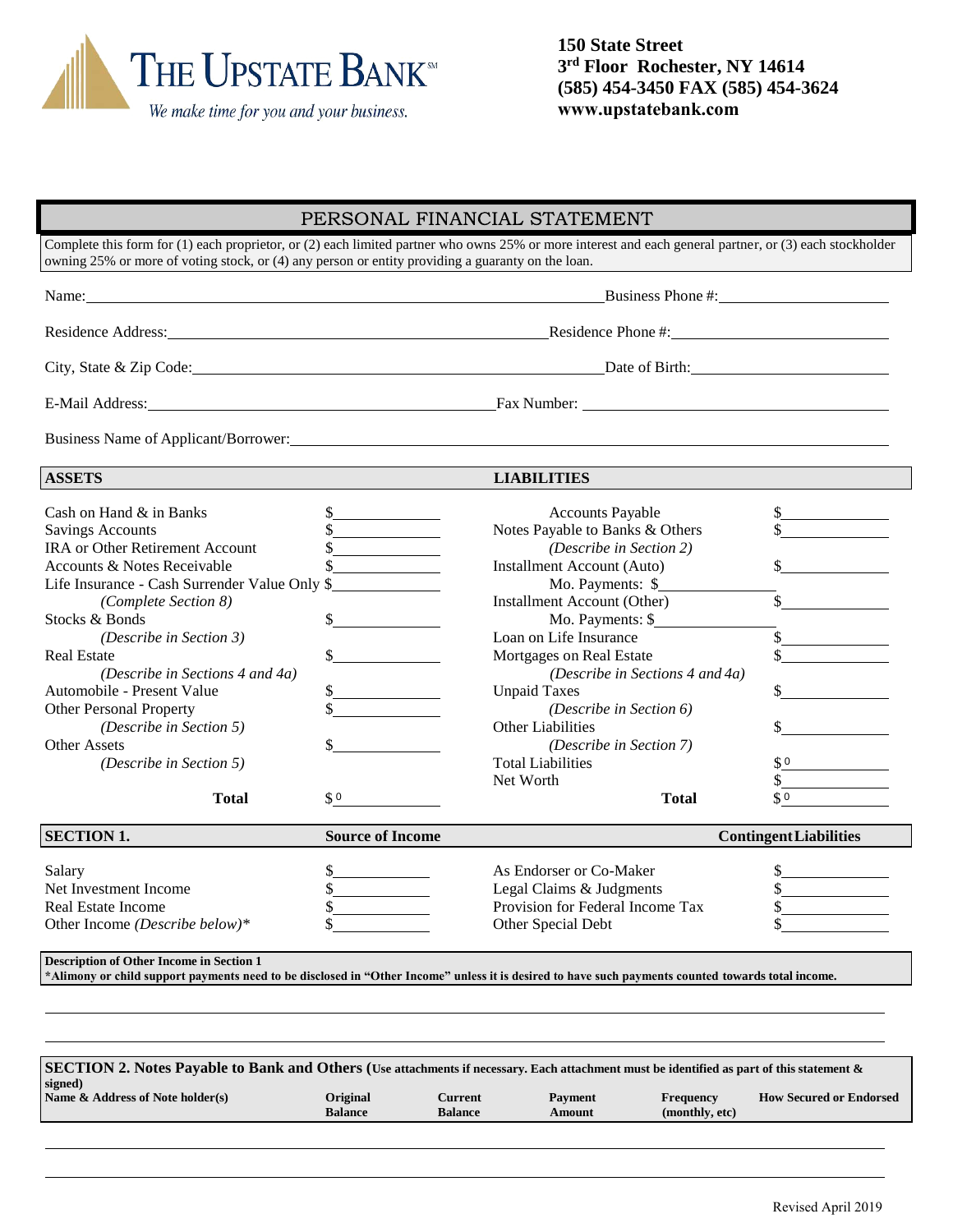|                  | <b>SECTION 3. Stocks &amp; Bonds</b> (Use attachments if necessary. Each attachment must be identified as a part of this statement & signed). |      |                           |                           |                    |
|------------------|-----------------------------------------------------------------------------------------------------------------------------------------------|------|---------------------------|---------------------------|--------------------|
| Number of shares | Name of Securities                                                                                                                            | Cost | Market Value              | Date of                   | <b>Total Value</b> |
|                  |                                                                                                                                               |      | <b>Ouotation/Exchange</b> | <b>Ouotation/Exchange</b> |                    |

| <b>SECTION 4. Personal Residence(s)</b> |
|-----------------------------------------|
| <b>Ownership Name</b>                   |
| <b>Type of Property</b>                 |
| <b>Address</b>                          |
| <b>Date Purchased</b>                   |
| <b>Original Cost</b>                    |
| <b>Present Market Value</b>             |
| <b>Mortgage Holder Name</b>             |
| <b>Mortgage Holder Address</b>          |
| <b>Mortgage Account Number</b>          |
| <b>Mortgage Balance</b>                 |
| Amount of Pmt per Mo/Yr                 |
| <b>Status of Mortgage</b>               |

## **SECTION 4a. Investment Real Estate**

Please complete the attached schedule (if applicable)

**SECTION 5. Other Personal Property & Other Assets** (Describe, and if any is pledged as security, state name & address of lien holder, amount of lien, terms of payment, and if delinquent, describe delinquency).

**SECTION 6. Unpaid Taxes** (Describe in detail, as to type, to whom payable, when due, amount, and to what property, if any a tax lien attaches).

**SECTION 7. Other Liabilities** (Describe in detail).

**SECTION 8. Life Insurance Held** (Give face amount & cash surrender value of policies - name of insurance company and beneficiaries).

| IT IS IMPORTANT THAT THE NEXT THREE QUESTIONS BE ANSWERED COMPLETELY. AN ARREST OR CONVICTION RECORD WILL NOT<br>NECESSARILY DISOUALIFY YOU; HOWEVER, AN UNTRUTHFUL ANSWER WILL CAUSE YOUR APPLICATION TO BE DENIED.                                                                                                                                                                                                                                                                                                                   |       |           |  |  |  |  |  |  |
|----------------------------------------------------------------------------------------------------------------------------------------------------------------------------------------------------------------------------------------------------------------------------------------------------------------------------------------------------------------------------------------------------------------------------------------------------------------------------------------------------------------------------------------|-------|-----------|--|--|--|--|--|--|
| Are your presently under indictment, on parole or probation?<br>(If yes, indicate date parole or probation is to expire)                                                                                                                                                                                                                                                                                                                                                                                                               |       | es?       |  |  |  |  |  |  |
| Have you ever been charged with and or arrested for any criminal offense other than a minor motor vehicle violation? Include offenses which have been dismissed,<br>discharged or not prosecuted (All arrests and charges must be disclosed and explained on an attached sheet.)                                                                                                                                                                                                                                                       |       | No<br>Yes |  |  |  |  |  |  |
| Have you ever been convicted, placed on pretrial diversion, or placed on any form of probation, including adjudication withheld pending probation, for any criminal<br>offenses other than a minor vehicle violation?                                                                                                                                                                                                                                                                                                                  |       | No<br>Yes |  |  |  |  |  |  |
| I authorize The Upstate National Bank to make inquiries as necessary to verify the accuracy of the statements made and to determine<br>my creditworthiness. I certify the above and the statements contained in the attachments are true and accurate as of the stated date(s).<br>These statements are made for the purpose of either obtaining a loan or guaranteeing a loan. I understand FALSE statements may result<br>in forfeiture of benefits and possible prosecution by the U.S. Attorney General (Reference 18 U.S.C.1001). |       |           |  |  |  |  |  |  |
| Signature:                                                                                                                                                                                                                                                                                                                                                                                                                                                                                                                             | Date: | SS#       |  |  |  |  |  |  |
| Signature:                                                                                                                                                                                                                                                                                                                                                                                                                                                                                                                             | Date: | SS#       |  |  |  |  |  |  |